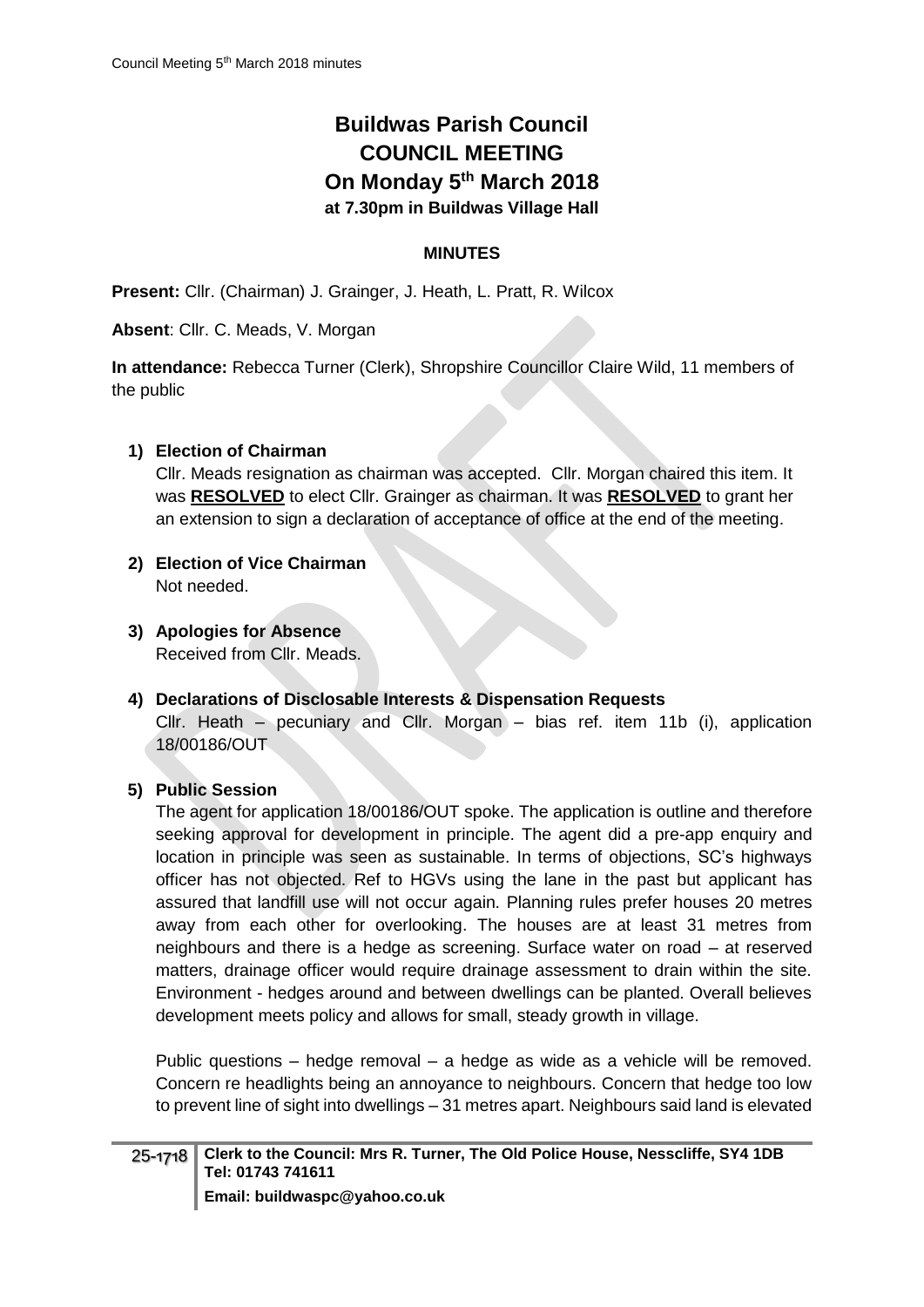though. Planning may ask for a topographical survey. Concern as houses facing towards neighbours. Is it for 3 houses or 5 as says 5 elsewhere on paperwork – agent said application is for 3. Cllr. Wild asked if bungalows have been considered. Width of the road a concern. Drainage concerns including on the lane and access track on which there is a constant flow of water. Neighbour had already had flooding on his ground floor due to surface water. Groundworks query as soft ground – concern re disruption from drilling/inserting piles – concern re surface cracks etc due to vibrations, dust contamination. Cllr. Wild said detailed issues raised not part of outline application. Outline does not give certainty re the end result. Changes to the character of the area to a housing estate. Indicative dwelling sizes circa 155 sq. metres. Concern re further development beyond the site in future.

**6) Confirmation and adoption of minutes of the Council Meeting held on 8 th January 2018**

It was **RESOLVED** to adopt the minutes as being a correct record and they were duly signed by the chairman.

**7) Matters arising from the minutes** None.

# **8) Shropshire Councillor report**

Cllr. Wild had reported in the Annual Parish Meeting.

# **9) Police Report**

A police report had been received covering 23rd Nov 2017 to 1st Feb 2018:

| Assault: 0       | Theft: 0                       | <b>Burglary Other: 1</b> |
|------------------|--------------------------------|--------------------------|
| Vehicle Crime: 1 | <b>Criminal Damage:1</b>       | Burglary Dwelling: 0     |
| Other: 1         | <b>Road Traffic Incident:5</b> | <b>Road Collision: 1</b> |
| ASB Personal: 0  | ASB Environmental:6*           | ASB Nuisance: 0          |

\*6 incidents of Trespass at Ironbridge Power Station

# **10) Finance**

#### *a) Accounts for payment*

It was **RESOLVED** to approve the following payments:

| Ref      | <b>No</b> | <b>Pavee</b> | <b>Item</b> | <b>Net</b> | <b>VAT</b> | Gross   |
|----------|-----------|--------------|-------------|------------|------------|---------|
| P47-1718 | 535       | R<br>Turner  | Expenses    | £66.00     | £0.00      | £66.00  |
| P48-1718 | 536       | <b>HMRC</b>  | PAYE Q4     | £122.40    | £0.00      | £122.40 |

#### *b) Payments already made*

It was **RESOLVED** to approve the following payments already made:

| Ref | <b>No</b> | .<br>ρp<br>v | ltam<br>1101II | Net | <br><b>.</b> |  |
|-----|-----------|--------------|----------------|-----|--------------|--|
|     |           |              |                |     |              |  |

| 26-1718 Clerk to the Council: Mrs R. Turner, The Old Police House, Nesscliffe, SY4 1DB<br><b>↓Tel: 01743 741611</b> |
|---------------------------------------------------------------------------------------------------------------------|
| <b>Email: buildwaspc@yahoo.co.uk</b>                                                                                |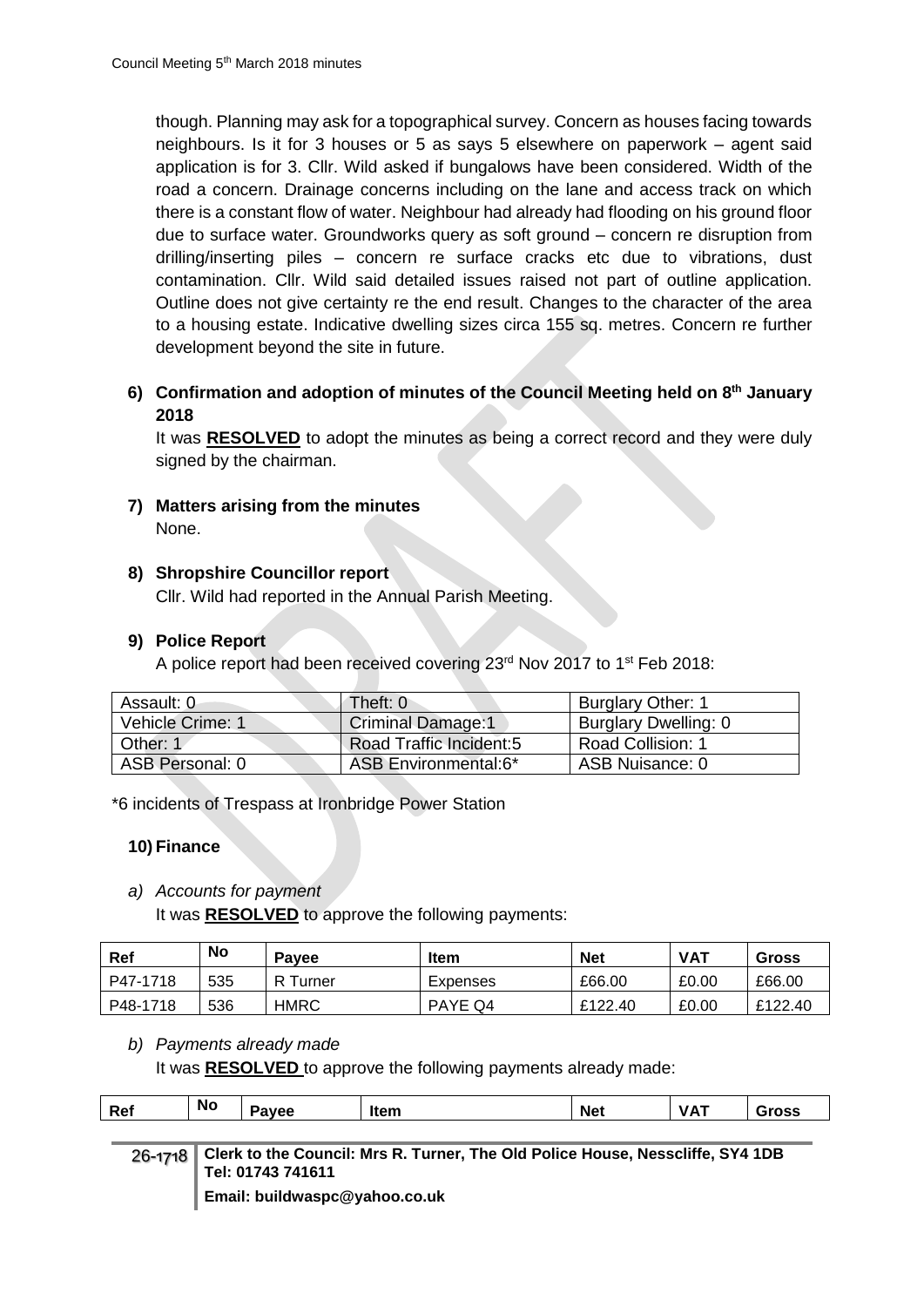| P41-1718 | DD        | <b>Npower</b> | Electricity            | £0.67   | £0.03 | £0.70   |
|----------|-----------|---------------|------------------------|---------|-------|---------|
| P42-1718 | DD        | <b>Npower</b> | Electricity            | £29.77  | £1.49 | £31.26  |
| P43-1718 | 534*      | S L Bott      | Leaves clearance       | £120.00 | £0.00 | £120.00 |
| P44-1718 | SO        | R Turner      | Salary January         | £163.33 | £0.00 | £163.33 |
| P45-1718 | <b>SO</b> | R Turner      | <b>Salary February</b> | £163.33 | £0.00 | £163.33 |

*\*Previous cheque void as lost in the post*

*c) Income received:* None.

# **11)Planning applications**

- *a) Notifications & updates on previously reported applications*
	- i) 17/01867/FUL Former Post Office, Park View, Buildwas, Telford, Shropshire, TF8 7BY- Erection of a two storey building for A1/ A2 Use Class at ground floor with 1No studio flat unit above and external alterations following demolition of existing Post Office building (Amended Description)

#### *Decision: Grant Permission*

#### *b) Planning applications for comment*

(i) 18/00186/OUT - Land SW Of Home Farm, Buildwas, Shropshire - Outline application (access for consideration) for the erection of 3 detached houses; formation of vehicular access

**Comments:** It was **RESOLVED** to object and highlight the following concerns - single storey would be more appropriate due to overlooking, orientation of the houses needing to be considered to avoid overlooking, access arrangements on to the plots need to be re-considered and moved to the southerly end. The site has not been previously identified site for development and cumulative impact as Buildwas has exceeded its SAMDEV quota of 10.

(ii) 17/05795/FUL - Abbey House, Much Wenlock Road, Buildwas, Telford, Shropshire, TF8 7BP - Change of use from social club (Sui Generis) to part residential dwelling (C3) and part hotel (C1)

**Comments:** It was **RESOLVED** to support as it's a diversification of use in the village.

# **12) Correspondence**

The following correspondence was noted with no comments to make:

- *(i) SALC Information Bulletins*
- *(ii) Town and Parish Council Forum 7th March*
- (iii) *Ironbridge working party*

It was **RESOLVED** to request that the parish council be represented on the party and the delegate would be Cllr. Pratt with substitutes to be sent as needed.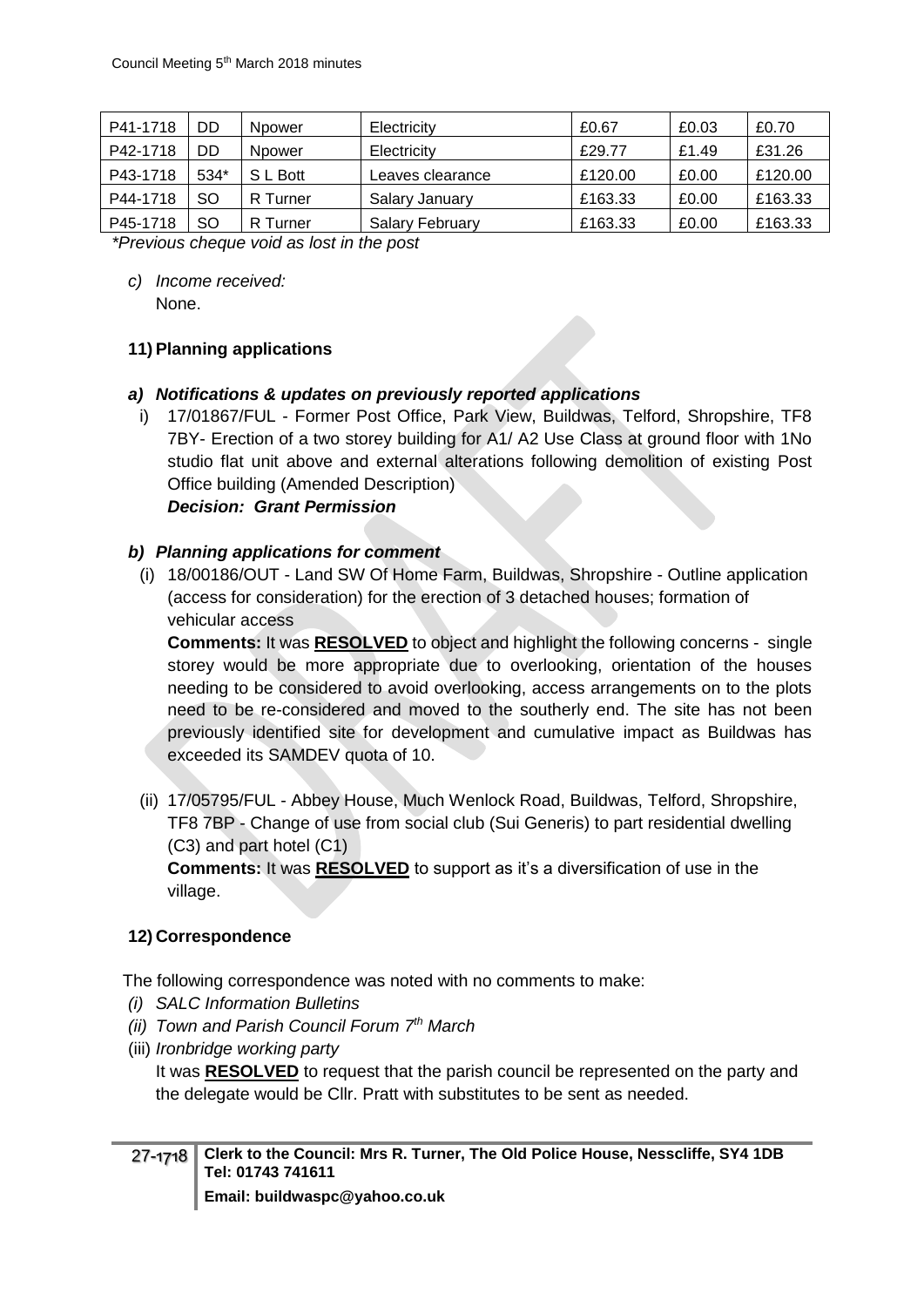# **13) Parish Matters**

# *a) Updates on matters previously reported*

*(i) Buildwas Village Hall project*

The clerk has located the deeds to the hall. Cllr. Grainger – Mr and Mrs Morgan have offered to pay to re-build the hall. The most recent proposal is displayed on the wall in the Village Hall. Discussion re whether to keep footprint and extend either end or build a squarer structure. Positioning of the hall undecided. A further pre-application meeting is to be held. Squarer hall currently favoured by Mr and Mrs Morgan. Issues such as parking need careful consideration. Village Hall supports the re-building but subject to planning process etc being followed. The parish council are trustees of the hall.

*(ii) Speed reduction scheme*

Richard Ayton had advised that a draft scheme design should be ready by end of March.

*(iii) Concern re B4380 Junction by Buildwas Cottages bollard and road markings at junction with A4169* No further action.

# *(iv) Broken 30 mph VAS sign*

The sign will be replaced but due to cost highways advise they have been delayed in doing so.

*(v) Sign in the AONB*

The AONB officer has advised that it is highly unlikely the sign would need planning permission. He had also said that they are hoping to refurbish the existing AONB signs in the area.

*(vi) Retention of council records and GDPR*

It was **RESOLVED** to appoint DM Payroll Services, at a cost of £200 per annum, to act as Data Protection Officer (contact: Ben Malley) and assist in the preparation for compliance with GDPR. It was further **RESOLVED** that council records will be retained following guidelines in NALC's topic note and advice from DM Payroll Services, with the exception that all paper planning applications to be disposed of.

# *(vii)Planning status of Buildwas*

It was agreed to publish an article in Under the Wrekin seeking views on this.

# **14) Any other urgent matters**

*Pursuant to Schedule 12A of the Local Government Act 1972 and pursuant to the provisions of the Public Bodies (Admissions to Meetings) Act 1960, it was RESOLVED that the public and press should be excluded during discussion of the following item as it involved likely disclosure of exempt information.*